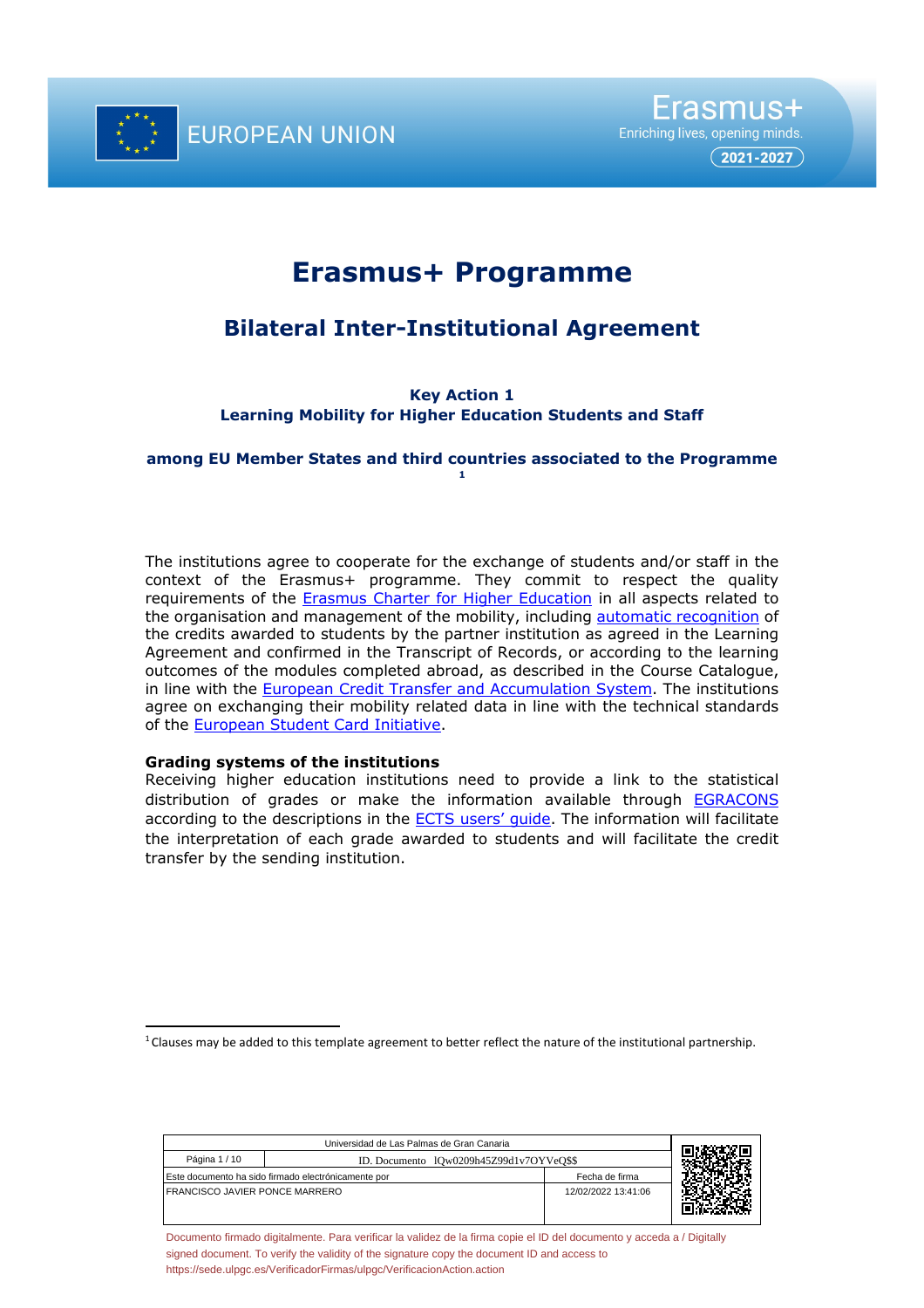# **Validity period of the agreement**

| <b>Timeframe</b>  | Academic Year* | Call Year* |
|-------------------|----------------|------------|
| Start of validity | [2021/2022]    | $[2021]$   |
| End of validity   | [2028/2029]    | $[2027]$   |

# **A. Information about the higher education institutions**

| <b>Name of the</b>                                        | <b>Erasmus</b>  | <b>Contact details<sup>2</sup></b>                            | <b>Websites</b>                                                                                |
|-----------------------------------------------------------|-----------------|---------------------------------------------------------------|------------------------------------------------------------------------------------------------|
| <b>institution</b><br>(and department,<br>where relevant) | code            | (email, phone)                                                | (General/Faculties/Course<br>catalogue)                                                        |
| UNIVERSIDAD DE                                            | E LAS-<br>PAL01 | Institutional<br>Coordinator:                                 | General:<br>www.movilidad.ulpgc.es                                                             |
| LAS PALMAS DE<br><b>GRAN CANARIA</b>                      |                 | <b>Javier Ponce Marrero</b>                                   | <b>Faculties:</b>                                                                              |
|                                                           |                 | +34928458018<br>+34928457443                                  | https://www.ulpgc.es/escuelas-<br>y-facultades                                                 |
|                                                           |                 | d.movilidad@ulpgc.es<br>relint@ulpgc.es                       | Course catalogue:<br>https://internacional.ulpgc.es/e<br>n/movilidad-<br>incoming/estudiantes- |
|                                                           |                 | <b>Faculty of Geography</b><br>and History<br>Coordinator:    | incoming/oferta-academica-<br>incoming/                                                        |
|                                                           |                 | Matilde Armengol<br>Martín<br>viceu fgh@ulpgc.es              | https://fgh.ulpgc.es/#                                                                         |
| <b>CHARLES</b>                                            | CZ PRAHA07      | <b>Charles University</b>                                     | General:                                                                                       |
| <b>UNIVERSITY</b>                                         |                 | Mgr. Ester Brožová<br>erasmus@ruk.cuni.cz<br>+420-224.491.310 | www.cuni.cz/erasmus                                                                            |
|                                                           |                 | <b>Faculty of Science</b>                                     |                                                                                                |
|                                                           |                 | Ing. Hedvika<br>Páleníková                                    |                                                                                                |

<sup>2</sup> Contact details to reach the senior officer in charge of this agreement and of its possible updates.

Universidad de Las Palmas de Gran Canaria Página 2 / 10 **ID.** Documento lQw0209h45Z99d1v7OYVeQ\$\$ Este documento ha sido firmado electrónicamente por Fecha de firma FRANCISCO JAVIER PONCE MARRERO 12/02/2022 13:41:06 回復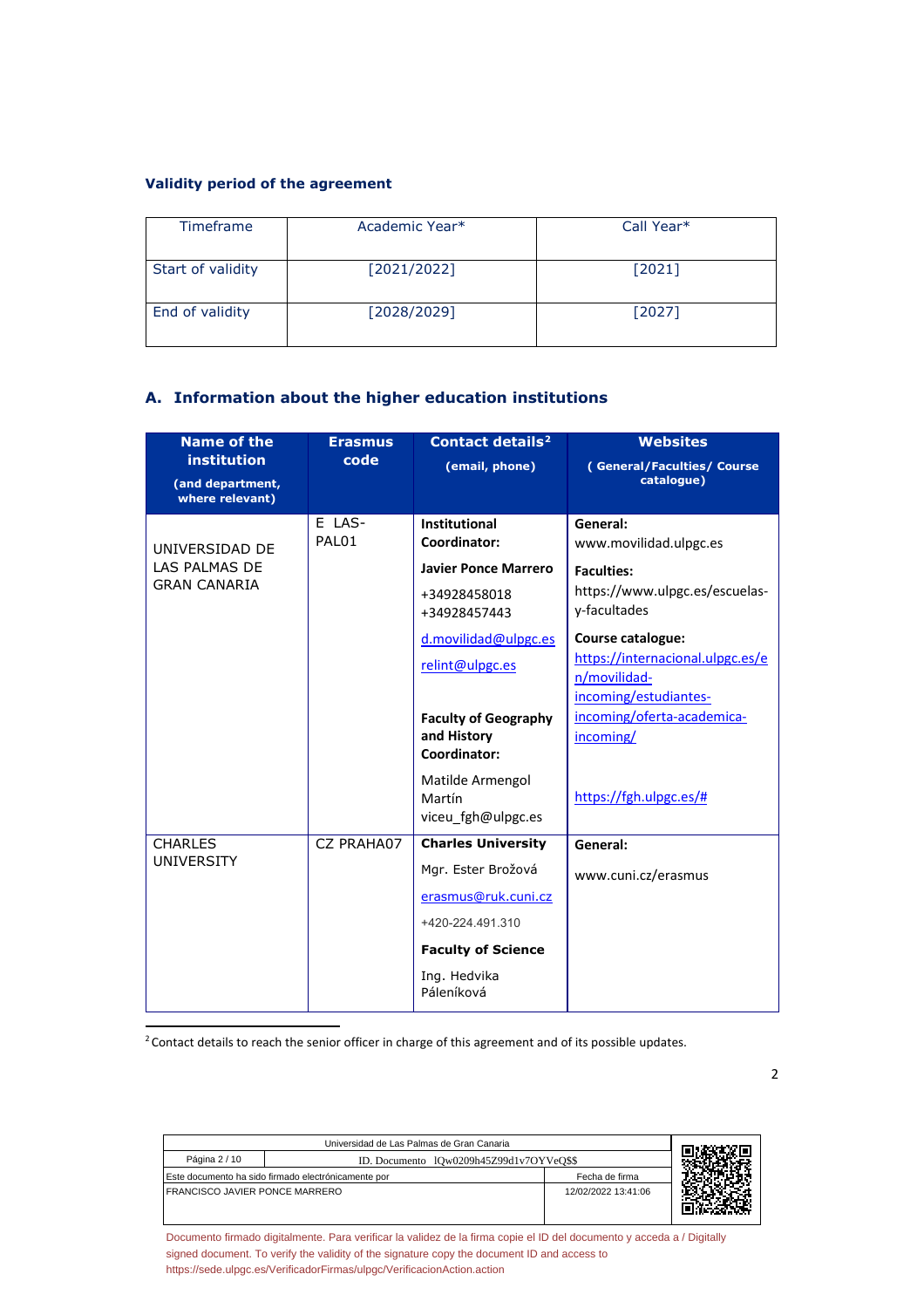| erasmus@natur.cuni.cz<br>Dep. of Social<br>Geography and<br>Regional<br><b>Development</b> | www.natur.cuni.cz<br>Course catalogue:<br>https://www.cuni.cz/UK-<br>2047.html |
|--------------------------------------------------------------------------------------------|--------------------------------------------------------------------------------|
| RNDr. Jiří Vágner,<br>Ph.D.<br>vagner@natur.cuni.cz                                        |                                                                                |

# **B.** Mobility numbers<sup>3</sup> per academic year

| <b>FROM</b>                                             | <b>TO</b>                                                  | <b>Subject</b><br>area         | <b>Subject</b><br>area   | <b>Field of</b><br>education -     | <b>Study</b><br>cycle |                                                                                                       |                                                                                                            | <b>Number of student mobility periods</b>                                         |                                                                                                                                     |                                                                                                                    |
|---------------------------------------------------------|------------------------------------------------------------|--------------------------------|--------------------------|------------------------------------|-----------------------|-------------------------------------------------------------------------------------------------------|------------------------------------------------------------------------------------------------------------|-----------------------------------------------------------------------------------|-------------------------------------------------------------------------------------------------------------------------------------|--------------------------------------------------------------------------------------------------------------------|
| [Erasmus]<br>code of the<br>sending<br>institution<br>1 | <b>Erasmus</b><br>code of the<br>receiving<br>institution] | code<br>(optional)*<br>[ISCED] | name<br>(optional)*      | <b>Clarification</b><br>(optional) |                       | [short<br>cycle,<br>$1^{st}$ , $2^{nd}$<br>or $3^{rd}$ $\overline{1}$<br>(optiona<br>$I$ <sup>*</sup> | <b>Student</b><br><b>Mobility</b><br>for Studies<br><b>[total</b><br>number<br>of<br>students <sub>1</sub> | <b>Student</b><br>mobility<br>for Studies<br><b>Ttotal</b><br>number<br>of months | <b>Student</b><br>Mobility for<br><b>Traineeships</b><br>(optional<br>$) *$<br><b>[total]</b><br>number of<br>students <sub>1</sub> | <b>Student</b><br>Mobility for<br><b>Traineeships</b><br>(optional<br>) ∗<br><b>[total</b><br>number of<br>months] |
| E LAS-<br>PAL01                                         | CZ.<br>PRAHA0<br>7                                         | 0532                           | Earth<br><b>Sciences</b> | Geography                          | $1st$ , $2nd$         | 2                                                                                                     | $2x5 = 10$                                                                                                 | $\overline{\phantom{a}}$                                                          | $\overline{\phantom{0}}$                                                                                                            |                                                                                                                    |
| CZ.<br>PRAHA0                                           | E LAS-<br>PAL01                                            | 0532                           | Earth<br><b>Sciences</b> | Geography                          | $1st$ , $2nd$         | 2                                                                                                     | $2x5 = 10$                                                                                                 | $\overline{\phantom{a}}$                                                          | $\overline{\phantom{0}}$                                                                                                            |                                                                                                                    |

### **Short-term blended mobility option for students**

3

| Universidad de Las Palmas de Gran Canaria                 |                                                     |                     |  |  |
|-----------------------------------------------------------|-----------------------------------------------------|---------------------|--|--|
| Página 3 / 10<br>ID. Documento 10w0209h45Z99d1v7OYVeO\$\$ |                                                     |                     |  |  |
|                                                           | Este documento ha sido firmado electrónicamente por | Fecha de firma      |  |  |
| <b>FRANCISCO JAVIER PONCE MARRERO</b>                     |                                                     | 12/02/2022 13:41:06 |  |  |

<sup>&</sup>lt;sup>3</sup> Mobility numbers can be given per sending/receiving institutions and per education field (optional\*: https://circabc.europa.eu/sd/a/286ebac6-aa7c-4ada-a42b-ff2cf3a442bf/ISCED-F%202013%20- %20Detailed%20field%20descriptions.pdf)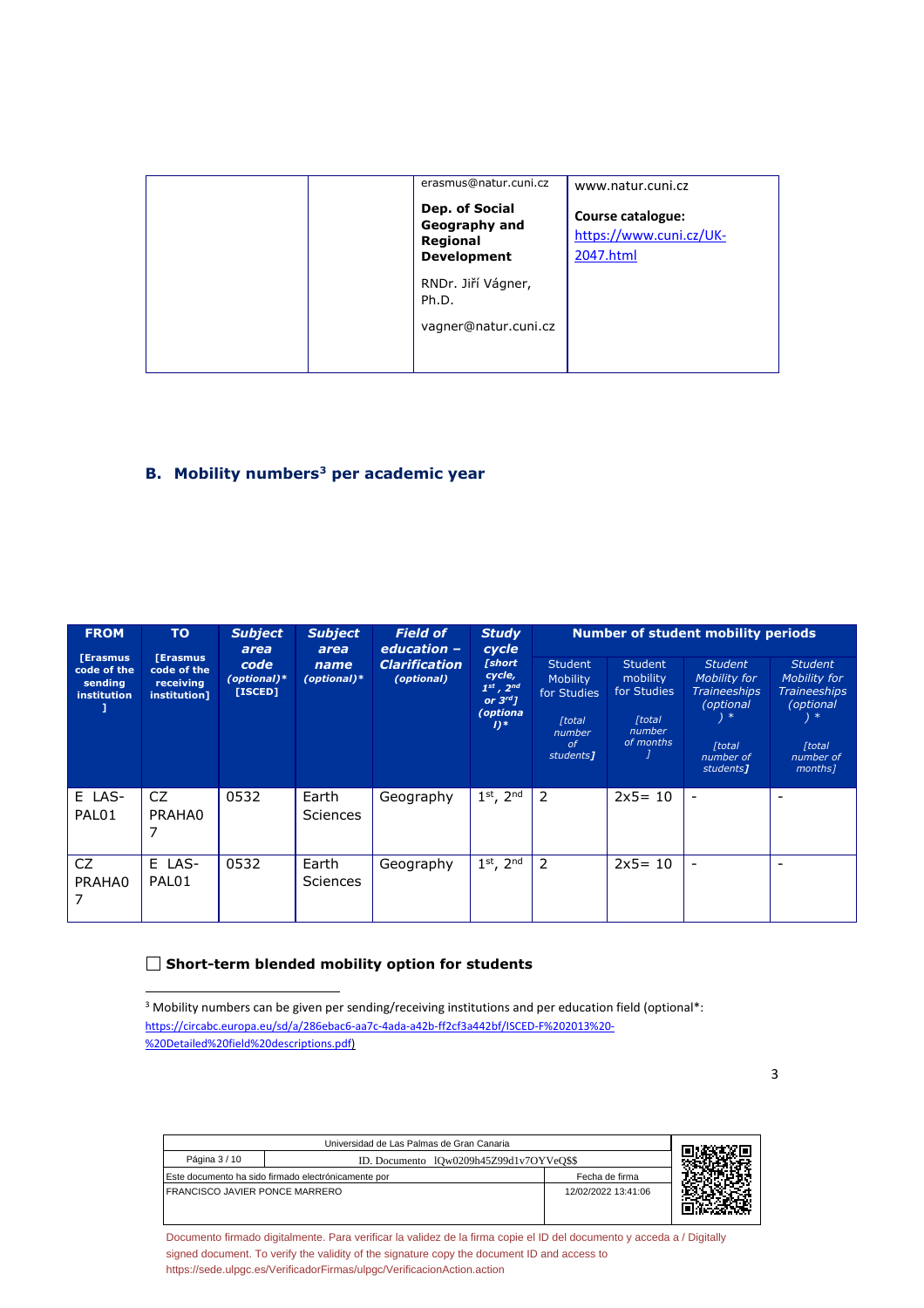By checking this box, the partners confirm that they are willing to exchange students who wish to carry out their mobility in a blended format, a combination of a short-term physical mobility with a virtual component.

| <b>FROM</b>                                               | <b>TO</b>                                                   | <b>Subject</b><br>area                | <b>Subject</b><br>area |                                                                     | <b>Number of staff mobility periods</b>                                        |                                                                                      |                                                                                                 |
|-----------------------------------------------------------|-------------------------------------------------------------|---------------------------------------|------------------------|---------------------------------------------------------------------|--------------------------------------------------------------------------------|--------------------------------------------------------------------------------------|-------------------------------------------------------------------------------------------------|
| <b>[Erasmus</b><br>code of the<br>sending<br>institution] | <b>[Erasmus</b><br>code of the<br>receiving<br>institution] | code<br>(optional<br>$)$ *<br>[ISCED] | name<br>$(optional)*$  | <b>Staff Mobility</b><br>for Teaching<br>[total number of<br>staff] | <b>Staff Mobility</b><br>for Teaching<br>[total number of<br>days <sub>1</sub> | <b>Staff Mobility</b><br>for Training<br>$(optional)*$<br>[total number of<br>staff1 | <b>Staff Mobility</b><br>for Training<br>$(optional)*$<br>[total number of<br>days <sub>l</sub> |
| E LAS-<br>PAL01                                           | CZ.<br>PRAHA0<br>7                                          | 0532                                  | Earth<br>sciencies     | 2                                                                   | 10                                                                             |                                                                                      |                                                                                                 |
| CZ.<br>PRAHA0<br>7                                        | E LAS-<br>PAL01                                             | 0532                                  | Earth<br>sciencies     | 2                                                                   | 10                                                                             |                                                                                      |                                                                                                 |

# **C. Recommended language skills**

The sending institution, following agreement with the receiving institution, is responsible for providing support to its nominated candidates so that they can have the recommended language skills at the start of the study or teaching period:

| <b>Receiving</b><br><i>institution</i> | <b>Optional:</b><br><b>Subject</b><br>area | <b>Language</b><br><b>Language</b><br>οf<br>οf<br>instruc-<br>instruc- | <b>Recommended language of</b><br>instruction level <sup>4</sup> |                                                                                |                                                                                       |
|----------------------------------------|--------------------------------------------|------------------------------------------------------------------------|------------------------------------------------------------------|--------------------------------------------------------------------------------|---------------------------------------------------------------------------------------|
| <b>Erasmus</b><br>code]                |                                            | tion 1                                                                 | tion 2                                                           | <b>Student Mobility</b><br>for Studies<br>[Minimum<br>recommended level:<br>B1 | <b>Staff Mobility for</b><br><b>Teaching</b><br>[Minimum<br>recommended level:<br>B21 |
| E LAS-<br>PAL01                        |                                            | <b>SPANISH</b>                                                         |                                                                  | $B1*$                                                                          | <b>ENGLISH B2</b>                                                                     |
| CZ.<br>PRAHA07                         |                                            | English                                                                | Czech                                                            | B <sub>2</sub>                                                                 | B <sub>2</sub>                                                                        |

 <sup>4</sup> For an easier and consistent understanding of language requirements, use of the Common European Framework of Reference for Languages (CEFR) is recommended, see

| Universidad de Las Palmas de Gran Canaria                 |                                                     |                     |  |  |
|-----------------------------------------------------------|-----------------------------------------------------|---------------------|--|--|
| Página 4 / 10<br>ID. Documento 10w0209h45Z99d1v7OYVeO\$\$ |                                                     |                     |  |  |
|                                                           | Este documento ha sido firmado electrónicamente por | Fecha de firma      |  |  |
| FRANCISCO JAVIER PONCE MARRERO                            |                                                     | 12/02/2022 13:41:06 |  |  |
|                                                           |                                                     |                     |  |  |

[Documento firmado digitalmente. Para verificar la validez de la firma copie el ID del documento y acceda a / Digitally](https://sede.ulpgc.es/VerificadorFirmas/ulpgc/VerificacionAction.action?codigoVerificacion=lQw0209h45Z99d1v7OYVeQ$$) [signed document. To verify the validity of the signature copy the document ID and access to](https://sede.ulpgc.es/VerificadorFirmas/ulpgc/VerificacionAction.action?codigoVerificacion=lQw0209h45Z99d1v7OYVeQ$$) [https://sede.ulpgc.es/VerificadorFirmas/ulpgc/VerificacionAction.action](https://sede.ulpgc.es/VerificadorFirmas/ulpgc/VerificacionAction.action?codigoVerificacion=lQw0209h45Z99d1v7OYVeQ$$)

http://europass.cedefop.europa.eu/en/resources/european-language-levels-cefr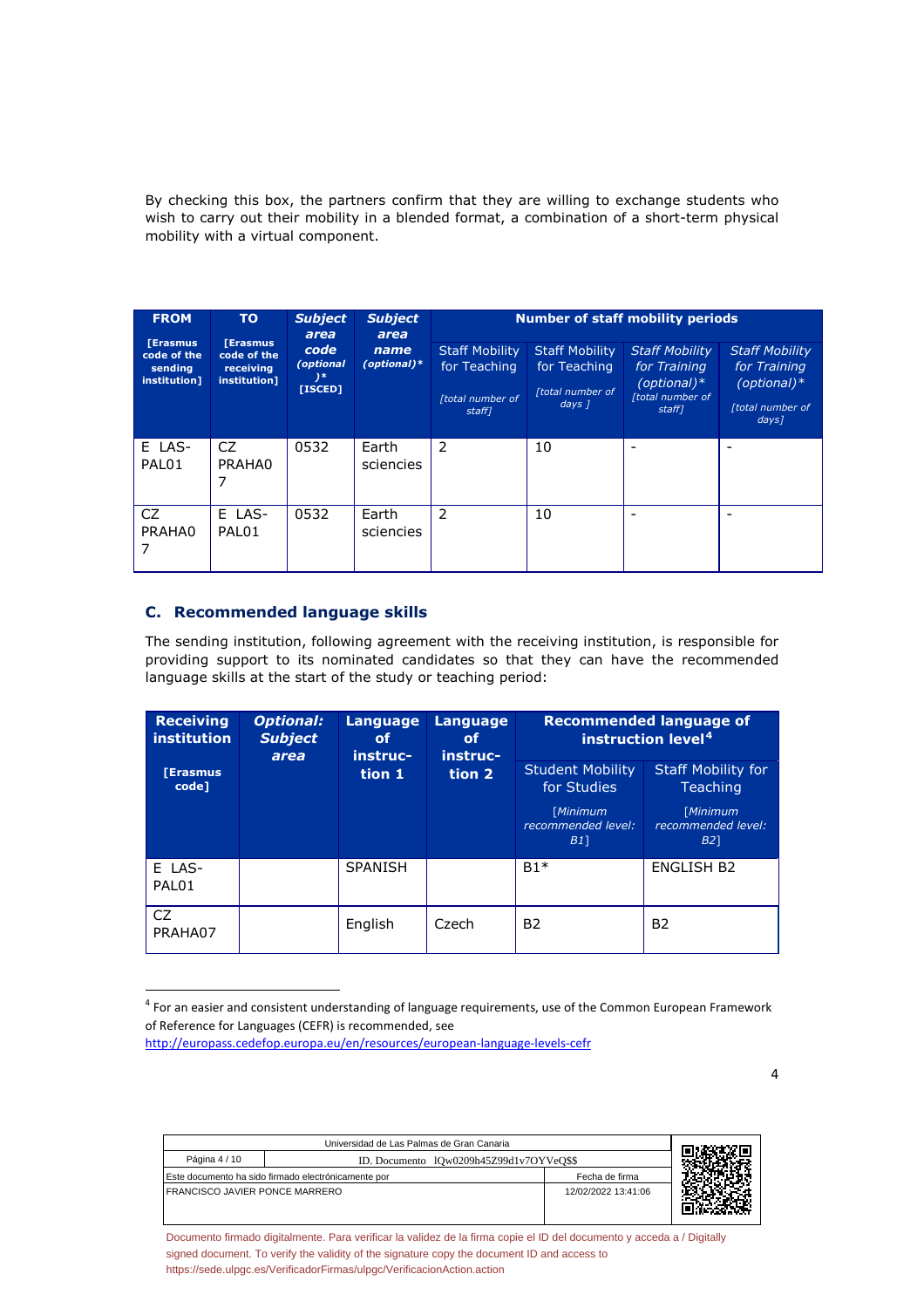*\*E LAS-PAL01: For more details on the language of instruction, see https://internacional.ulpgc.es/en/movilidad-incoming/universities/partneruniversities/#1526922844294-afae8b2d-96f6*

# **D. Calendar**

#### **Nominations of incoming students must reach the institution by:**

| <b>Receiving institution</b><br>[Erasmus code] | Autumn term*<br>[day/month] | Spring term*<br>[day/month]  |
|------------------------------------------------|-----------------------------|------------------------------|
| E LAS-PAL01                                    | 31 <sup>st</sup> of May     | 15 <sup>th</sup> of November |
| CZ PRAHA07                                     | June $15th$                 | October 31 <sup>st</sup>     |

#### **Applications from incoming students must reach the institution by:**

| <b>Receiving institution</b><br>[Erasmus code] | Autumn term*<br>[day/month] | Spring term*<br>[day/month] |
|------------------------------------------------|-----------------------------|-----------------------------|
| E LAS-PAL01                                    | $18th$ June                 | 23 <sup>rd</sup> December   |
| CZ PRAHA07                                     |                             |                             |

#### **Application procedure for incoming students**

| <b>Receiving</b><br><b>institution</b><br>[Erasmus code] | <b>Contact details</b><br>(email, phone) | <b>Website for information</b>                                                              |
|----------------------------------------------------------|------------------------------------------|---------------------------------------------------------------------------------------------|
| E LAS-PAL01                                              | erasmus@ulpgc.es                         | https://internacional.ulpgc.es/en/movilidad-<br>incoming/universities/partner-universities/ |
| CZ PRAHA07                                               | erasmus@ruk.cuni.cz                      | https://www.cuni.cz/UK-928.html                                                             |

# **E. Additional requirements**

|                 | <b>Receiving Requirement Details</b> | <b>Website for information (if applicable)</b> |
|-----------------|--------------------------------------|------------------------------------------------|
| institution     |                                      |                                                |
| <b>TErasmus</b> |                                      |                                                |
| code1           |                                      |                                                |

5

| Universidad de Las Palmas de Gran Canaria |                                                     |                     |  |
|-------------------------------------------|-----------------------------------------------------|---------------------|--|
| Página 5 / 10                             | ID. Documento 10w0209h45Z99d1v7OYVeO\$\$            |                     |  |
|                                           | Este documento ha sido firmado electrónicamente por | Fecha de firma      |  |
| I FRANCISCO JAVIER PONCE MARRERO          |                                                     | 12/02/2022 13:41:06 |  |
|                                           |                                                     |                     |  |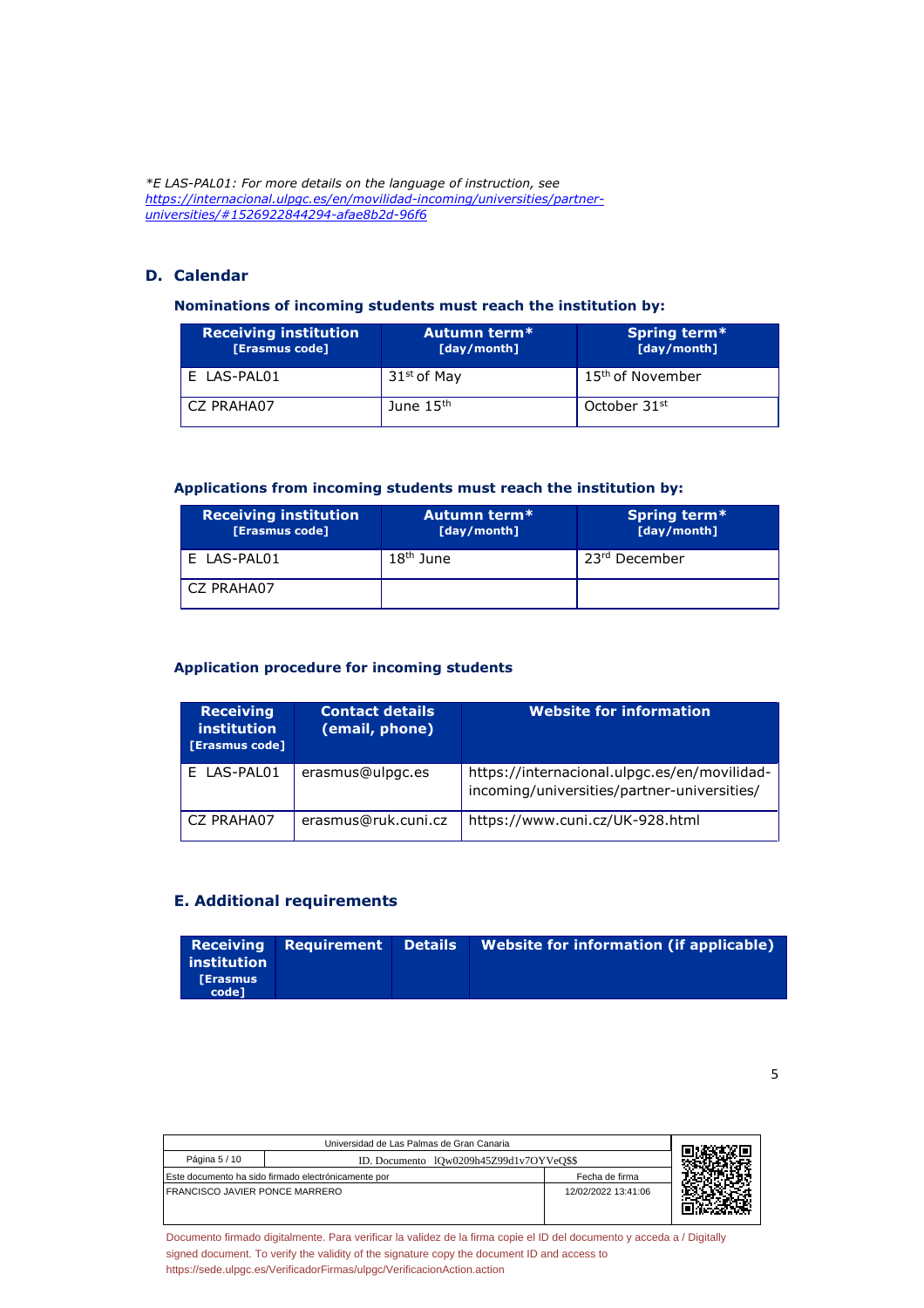| E LAS-<br>PAL01<br>CZ. | -Private<br>medical &<br>accident<br>insurance<br>-Students<br>should attend<br>the Faculty in<br>which we have<br>an agreement,<br>having the<br>option of<br>taking courses<br>of other<br>faculties, only<br>if it does not<br>exceed the<br>40% of the<br>total of<br>courses in the<br>learning<br>agreement. | https://internacional.ulpgc.es/en/movilidad-<br>incoming/estudiantes-incoming/study-at-<br>the-ulpgc-incoming/exchange-students/ |
|------------------------|--------------------------------------------------------------------------------------------------------------------------------------------------------------------------------------------------------------------------------------------------------------------------------------------------------------------|----------------------------------------------------------------------------------------------------------------------------------|
| PRAHA07                |                                                                                                                                                                                                                                                                                                                    |                                                                                                                                  |

*The receiving institution will send its decision within 1 day once the sending Institution has fulfilled the online nomination application.*

#### **Inclusion and accessibility**

The institution will provide support to incoming mobile participants with fewer opportunities, according to the requirements of the Erasmus Charter for Higher Education. Information and assistance can be provided by the following contact points and information sources:

| <b>Receiving</b><br>institution<br><b>Frasmus</b><br>code] | <b>Available</b><br>infrastructure<br>adjusted for<br>people with:                         | <b>Description</b><br>οf<br>infrastructure<br>(optional) | <b>Contact details</b><br>(email, phone) | Website for information                         |
|------------------------------------------------------------|--------------------------------------------------------------------------------------------|----------------------------------------------------------|------------------------------------------|-------------------------------------------------|
| E LAS-<br>PAL01                                            | - Reduced<br>mobility<br>- Hearing<br><i>impairments</i><br>- Visual<br><i>impairments</i> |                                                          | erasmus@ulpgc.es                         | https://www.ulpgc.es/accion<br>social/servicios |
| CZ<br>PRAHA07                                              |                                                                                            |                                                          | erasmus@ruk.cuni.cz<br>+420 224 491 310  | https://www.cuni.cz/UK-<br>2049.html            |

6

| Universidad de Las Palmas de Gran Canaria |                                                     |                     |  |
|-------------------------------------------|-----------------------------------------------------|---------------------|--|
| Página 6 / 10                             | ID. Documento 10w0209h45Z99d1v7OYVeO\$\$            |                     |  |
|                                           | Este documento ha sido firmado electrónicamente por | Fecha de firma      |  |
| <b>FRANCISCO JAVIER PONCE MARRERO</b>     |                                                     | 12/02/2022 13:41:06 |  |
|                                           |                                                     |                     |  |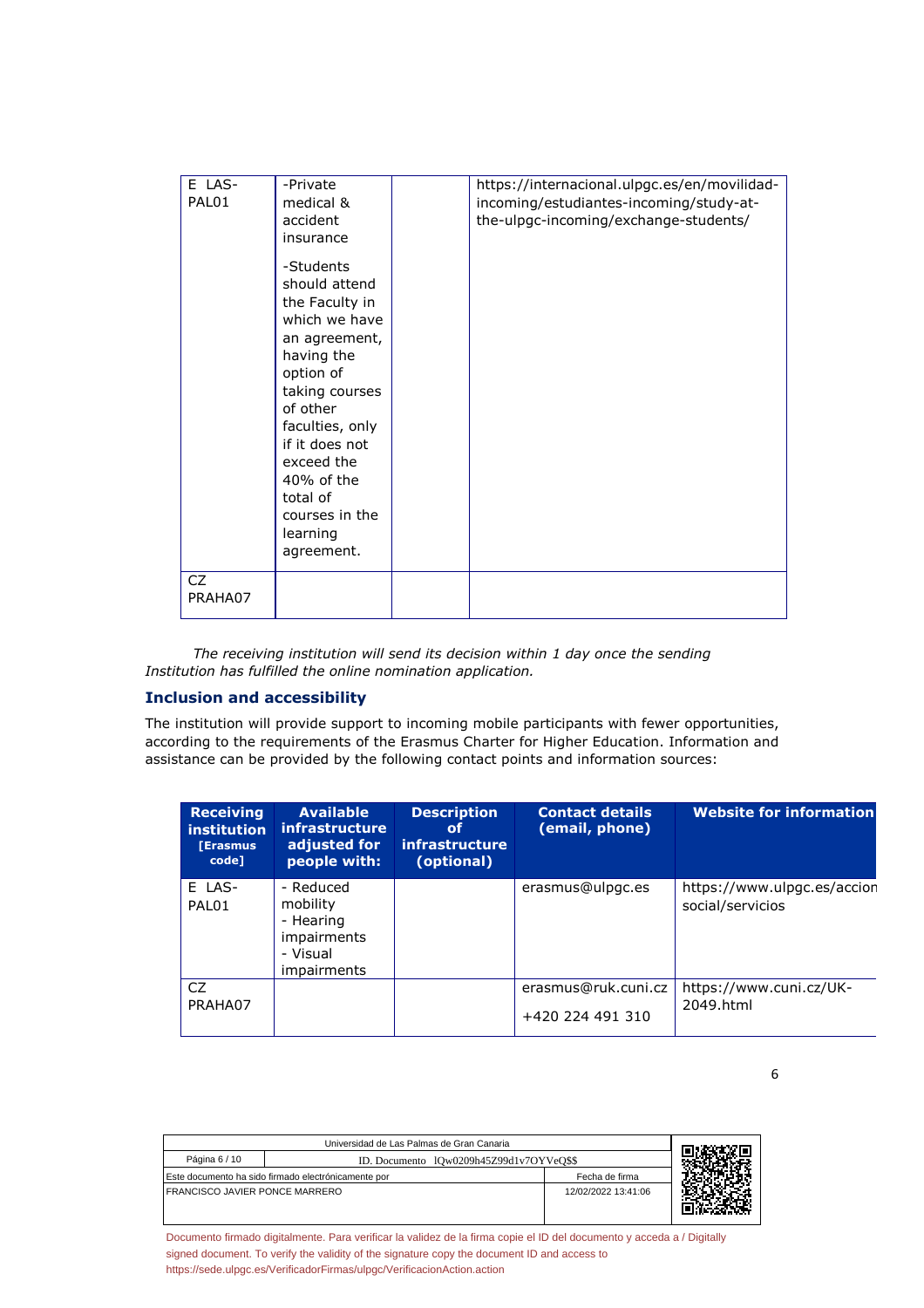| <b>Receiving</b><br><i>institution</i><br><b>[Erasmus</b><br>code] | <b>Available</b><br>support<br><b>services</b><br>for people<br>with:                      | <b>Description</b><br>of support<br><b>services</b><br>(optional) | <b>Contact details</b><br>(email, phone) | <b>Website for information</b>                   |
|--------------------------------------------------------------------|--------------------------------------------------------------------------------------------|-------------------------------------------------------------------|------------------------------------------|--------------------------------------------------|
| E LAS-<br><b>PAI 01</b>                                            | - Reduced<br>mobility<br>- Hearing<br><i>impairments</i><br>- Visual<br><i>impairments</i> |                                                                   | erasmus@ulpgc.es                         | https://www.ulpgc.es/accion-<br>social/servicios |
| CZ<br>PRAHA07                                                      |                                                                                            |                                                                   | erasmus@ulpgc.es                         | https://www.ulpgc.es/accion-<br>social/servicios |

#### **F. Information**

#### **1. Housing**

The receiving institution will guide incoming mobile participants in finding accommodation, according to the requirements of the Erasmus Charter for Higher Education.

Information and assistance can be provided by the following persons and information sources:

| <b>Institution</b><br><b>[Erasmus</b><br>code] | <b>Contact details</b><br>(email, phone) | <b>Website for information</b>                                                                                                   |
|------------------------------------------------|------------------------------------------|----------------------------------------------------------------------------------------------------------------------------------|
| E LAS-<br><b>PAI 01</b>                        | erasmus@ulpgc.es                         | https://internacional.ulpgc.es/en/movilidad-<br>incoming/estudiantes-incoming/study-at-<br>the-ulpgc-incoming/exchange-students/ |
| CZ<br>PRAHA07                                  | erasmus@ruk.cuni.cz<br>+420 224 491 710  | https://www.cuni.cz/UK-2073.html                                                                                                 |

# **2. Visa**

The sending and receiving institutions will provide assistance, when required, in securing visas for incoming and outgoing mobile participants, according to the requirements of the Erasmus Charter for Higher Education.

Information and assistance can be provided by the following contact points and information sources:

7

| Universidad de Las Palmas de Gran Canaria |                                                     |                     |  |
|-------------------------------------------|-----------------------------------------------------|---------------------|--|
| Página 7 / 10                             | ID. Documento 10w0209h45Z99d1v7OYVeO\$\$            |                     |  |
|                                           | Este documento ha sido firmado electrónicamente por | Fecha de firma      |  |
| I FRANCISCO JAVIER PONCE MARRERO          |                                                     | 12/02/2022 13:41:06 |  |
|                                           |                                                     |                     |  |
|                                           |                                                     |                     |  |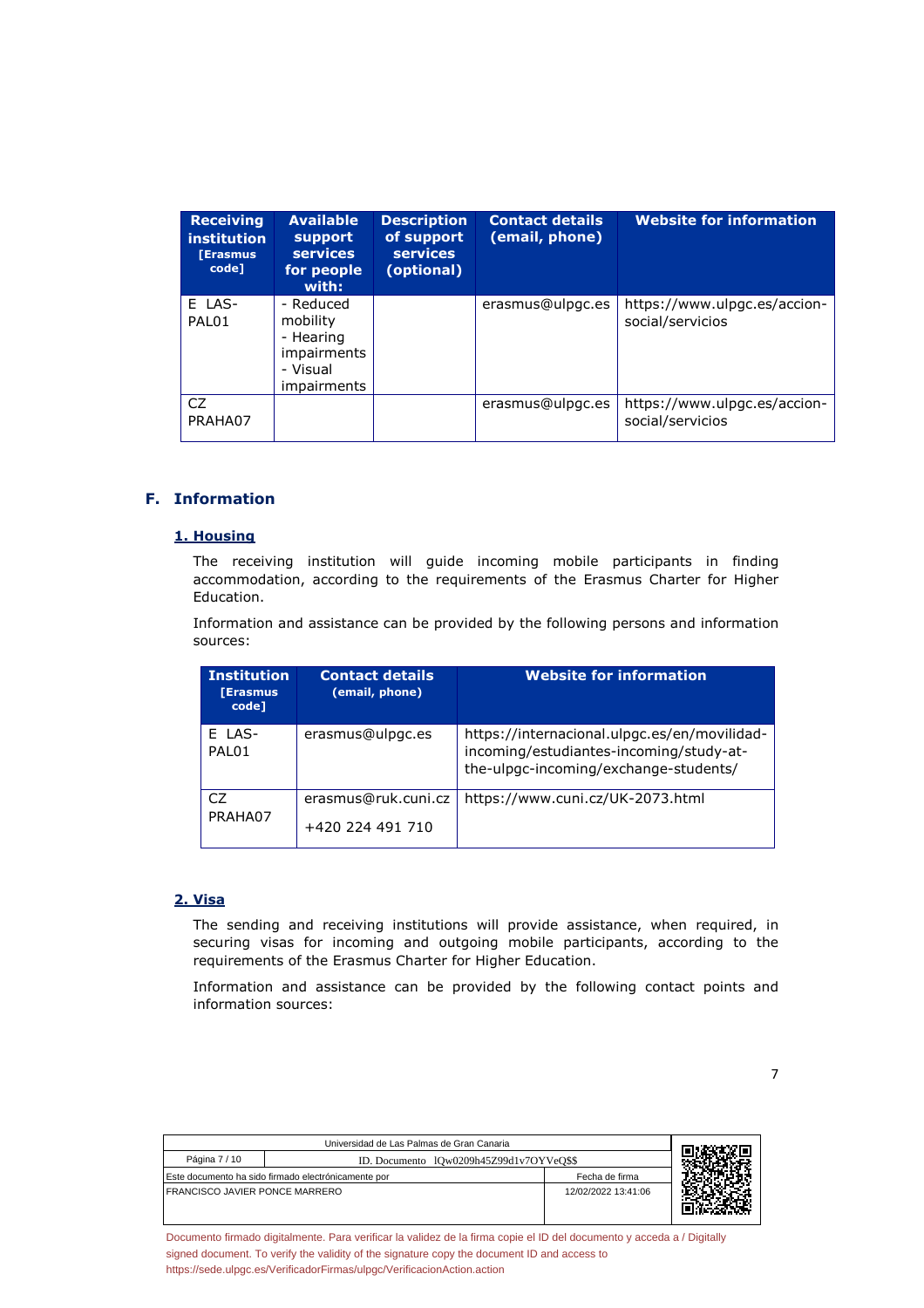| <b>Institution</b><br><b>TErasmus</b><br>code] | <b>Contact details</b><br>(email, phone) | <b>Website for information</b>                                                                                                   |
|------------------------------------------------|------------------------------------------|----------------------------------------------------------------------------------------------------------------------------------|
| E LAS-<br><b>PAI 01</b>                        | erasmus@ulpgc.es                         | https://internacional.ulpgc.es/en/movilidad-<br>incoming/estudiantes-incoming/study-at-<br>the-ulpgc-incoming/exchange-students/ |
| C7<br>PRAHA07                                  | erasmus@ruk.cuni.cz<br>+420 224 491 710  | https://www.cuni.cz/UK-2045.html                                                                                                 |

#### **3. Insurance**

The sending and receiving institutions will provide assistance in obtaining insurance for incoming and outgoing mobile participants, according to the requirements of the Erasmus Charter for Higher Education.

The receiving institution will inform mobile participants of cases in which insurance cover is not automatically provided. Information and assistance can be provided by the following contact points and information sources:

| <b>Institution</b><br><b>Ferasmus</b><br>code] | <b>Contact details</b><br>(email, phone) | <b>Website for information</b>                                                                                                                                                 |
|------------------------------------------------|------------------------------------------|--------------------------------------------------------------------------------------------------------------------------------------------------------------------------------|
| E LAS-<br>PAL01                                | erasmus@ulpgc.es                         | https://internacional.ulpgc.es/en/movilidad-<br>incoming/estudiantes-incoming/study-at-<br>the-ulpgc-incoming/exchange-students/<br>The student is obliged to present the EHIC |
|                                                |                                          | and a medical and accident private<br>insurance.                                                                                                                               |
| CZ.<br>PRAHA07                                 | erasmus@ruk.cuni.cz<br>+420 224 491 710  | https://www.cuni.cz/UK-2045.html                                                                                                                                               |

#### **4. Additional information**

| <b>Receivin</b><br>g<br><i>institutio</i><br>n<br><b>[Erasmus</b><br>code] | <b>Informatio</b><br>n on<br>recognitio<br>n process<br>/ other<br>useful<br><i>informatio</i><br>n: | <b>Contact details</b><br>(email, phone)    | <b>Website for information</b>                                        |
|----------------------------------------------------------------------------|------------------------------------------------------------------------------------------------------|---------------------------------------------|-----------------------------------------------------------------------|
| E LAS-<br>PAL01                                                            | Students,<br>should<br>attend the                                                                    | erasmus@ulpgc.<br><u>es</u><br>+34928458952 | https://internacional.ulpgc.es/en/movil<br>idad-incoming/estudiantes- |

| Universidad de Las Palmas de Gran Canaria                             |                                          |                     |  |
|-----------------------------------------------------------------------|------------------------------------------|---------------------|--|
| Página 8 / 10                                                         | ID. Documento 1Qw0209h45Z99d1v7OYVeO\$\$ |                     |  |
| Este documento ha sido firmado electrónicamente por<br>Fecha de firma |                                          |                     |  |
| I FRANCISCO JAVIER PONCE MARRERO                                      |                                          | 12/02/2022 13:41:06 |  |
|                                                                       |                                          |                     |  |
|                                                                       |                                          |                     |  |

[Documento firmado digitalmente. Para verificar la validez de la firma copie el ID del documento y acceda a / Digitally](https://sede.ulpgc.es/VerificadorFirmas/ulpgc/VerificacionAction.action?codigoVerificacion=lQw0209h45Z99d1v7OYVeQ$$) [signed document. To verify the validity of the signature copy the document ID and access to](https://sede.ulpgc.es/VerificadorFirmas/ulpgc/VerificacionAction.action?codigoVerificacion=lQw0209h45Z99d1v7OYVeQ$$) [https://sede.ulpgc.es/VerificadorFirmas/ulpgc/VerificacionAction.action](https://sede.ulpgc.es/VerificadorFirmas/ulpgc/VerificacionAction.action?codigoVerificacion=lQw0209h45Z99d1v7OYVeQ$$)

8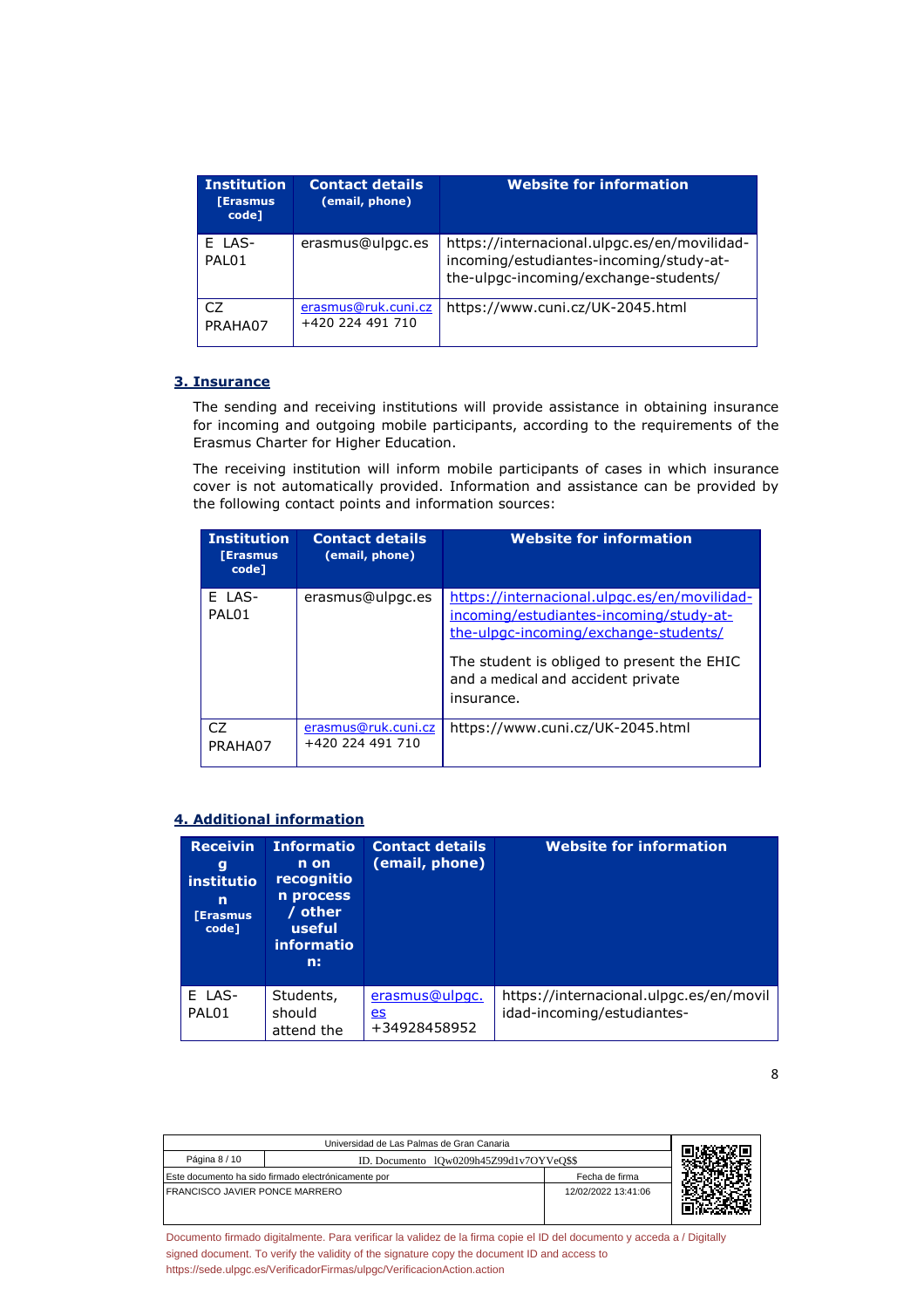|               | Faculty in<br>which we<br>have an<br>agreement,<br>having the<br>option of<br>taking<br>courses of<br>other<br>faculties,<br>only if it<br>does not<br>exceed the<br>40% of the<br>total of<br>courses in<br>the learning | +34928459811<br>+34928457443                | incoming/study-at-the-ulpgc-<br>incoming/exchange-students/ |
|---------------|---------------------------------------------------------------------------------------------------------------------------------------------------------------------------------------------------------------------------|---------------------------------------------|-------------------------------------------------------------|
|               | agreement.                                                                                                                                                                                                                |                                             |                                                             |
| CZ<br>PRAHA07 |                                                                                                                                                                                                                           | erasmus@ruk.cuni<br>.cz<br>+420 224 491 710 | https://www.cuni.cz/UK-928.html                             |

A Transcript of Records will be issued by the receiving institution no later than 5 weeks after the assessment period has finished at the receiving HEI.

#### **Termination of the agreement**

*[It is up to the involved institutions to agree on the procedure for modifying or terminating the inter-institutional agreement. However, in the event of unilateral termination, a notice of at least one academic year should be given. This means that a unilateral decision to discontinue the exchanges notified to the other party by 1 September 20XX will only take effect as of 1 September 20XX+1. The termination clauses must include the following disclaimer: "Neither the European Commission nor the National Agencies can be held responsible in case of a conflict."]*

#### **G. SIGNATURES OF THE INSTITUTIONS (legal representatives)**

| <b>Institution</b><br>[Erasmus code] | Name, function'      | <b>Date</b> | Signature <sup>5</sup> |
|--------------------------------------|----------------------|-------------|------------------------|
| LAS-PAL01                            | Javier Ponce Marrero |             |                        |

5 Scanned signatures are accepted

| Universidad de Las Palmas de Gran Canaria                 |  |                     |  |
|-----------------------------------------------------------|--|---------------------|--|
| Página 9 / 10<br>ID. Documento 10w0209h45Z99d1v7OYVeO\$\$ |  |                     |  |
| Este documento ha sido firmado electrónicamente por       |  | Fecha de firma      |  |
| <b>FRANCISCO JAVIER PONCE MARRERO</b>                     |  | 12/02/2022 13:41:06 |  |
|                                                           |  |                     |  |
|                                                           |  |                     |  |

[Documento firmado digitalmente. Para verificar la validez de la firma copie el ID del documento y acceda a / Digitally](https://sede.ulpgc.es/VerificadorFirmas/ulpgc/VerificacionAction.action?codigoVerificacion=lQw0209h45Z99d1v7OYVeQ$$) [signed document. To verify the validity of the signature copy the document ID and access to](https://sede.ulpgc.es/VerificadorFirmas/ulpgc/VerificacionAction.action?codigoVerificacion=lQw0209h45Z99d1v7OYVeQ$$) [https://sede.ulpgc.es/VerificadorFirmas/ulpgc/VerificacionAction.action](https://sede.ulpgc.es/VerificadorFirmas/ulpgc/VerificacionAction.action?codigoVerificacion=lQw0209h45Z99d1v7OYVeQ$$)

9